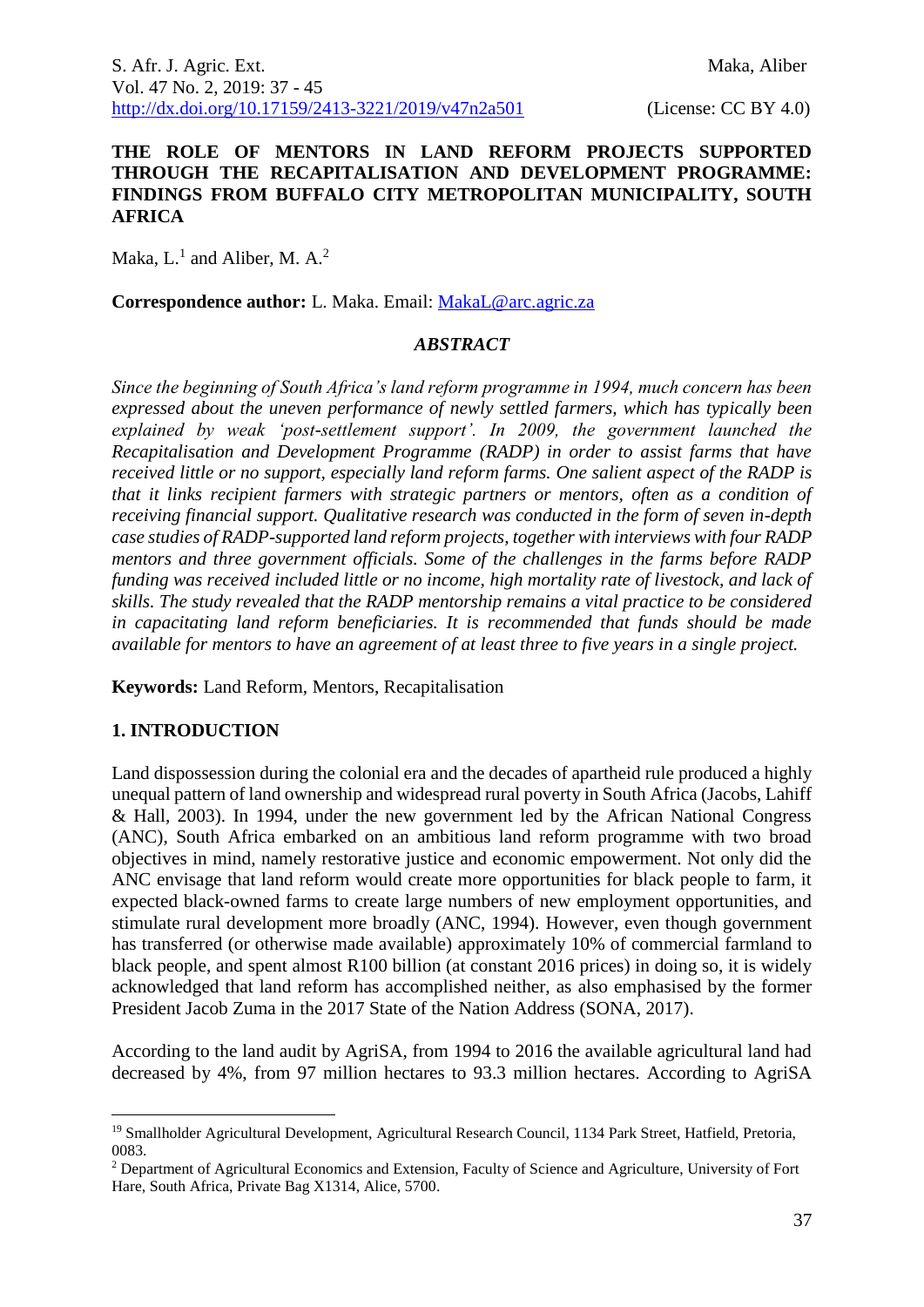(2017), this is attributed to the increased number of mines, industry and the expansion of towns and cities. The land audit suggests that both the state/ government and previously disadvantaged individuals own only 26.7% of the agricultural land.

Upon assuming the role of Minister of Department of Rural Development and Land Reform (DRDLR) in 2009, one of Gugile Nkwinti's (former Minister of DRDLR) first public announcements was that 90% of land reform projects up to then had failed. According to DRDLR (2013), it was identified that most land reform projects were not successful and were either in distress or had failed due to a lack of adequate and appropriate post-settlement support. In agreement, Jacobs (2003) stated that one of the main challenges affecting South Africa's land reform programme was the absence of effective post-settlement support. To remedy this, the former Minister further announced that his department would introduce the Recapitalisation and Development Programme (RADP). The RADP was launched in 2010 to assist farms, mainly but not exclusively land reform farms that were failing due to little or no support. One of the core elements of the RADP is to link recipient farmers to either strategic partners or mentors. The mentors are meant to provide support and guidance to these farmers.

According to Terblanché (2011), mentors use their experience to provide skills and knowledge through guidance, counselling and coaching. Murray (1991), as cited by Terblanché (2011), defines mentorship as a structure and series of processes designed to create effective mentoring relationships, guide the desired behaviour change of those involved, and evaluate the results for the protégés. Mentorship can be different from profession to profession and according to the workplace practices where it is implemented (Terblanché, 2011). Furthermore, strategic partnership, in the context of RADP, is a relationship between two commercial enterprises which is usually formalised by one or more business contracts. However, mentors and strategic partners have also been controversial. According to Hall and Kepe (2017), strategic partners and mentors receive tangible benefits, in other words mentors receive monthly cash payments from the state for playing this role, while strategic partners hold shares in joint ventures while benefiting from state subsidies and access to state land. In some provinces, the beneficiaries in these strategic partnership projects lack control over land, capital and production as compared to those that have mentors (Hall & Kepe, 2017). According to an evaluation by Department of Performance, Monitoring and Evaluation (DPME, 2013), the poor selection and supervision of strategic partners is one of the factors that contributes to the poor performance of farmers in RADP projects. The main research question addressed in this article is how effective are mentors in capacitating beneficiaries with skills and knowledge?

# **2. OVERVIEW OF THE RECAPITALISATION AND DEVELOPMENT PROGRAMME**

Jacobs (2003) argued that one of the main challenges affecting South Africa's land reform programme was the absence of effective post-settlement support. Ten years later, the Department of Rural Development and Land Reform was making the same point (DRDLR, 2013). According to Ellenson and Madhanpall (2014), the RADP was introduced as a strategic intervention to deal with these concerns. In other words, it was introduced in order to improve the sustainability of struggling land reform projects. Accordingly, the main objectives of the RADP are to increase production, guarantee food security, graduate emerging farmers to become commercial farmers, and create jobs opportunities within the agricultural sector.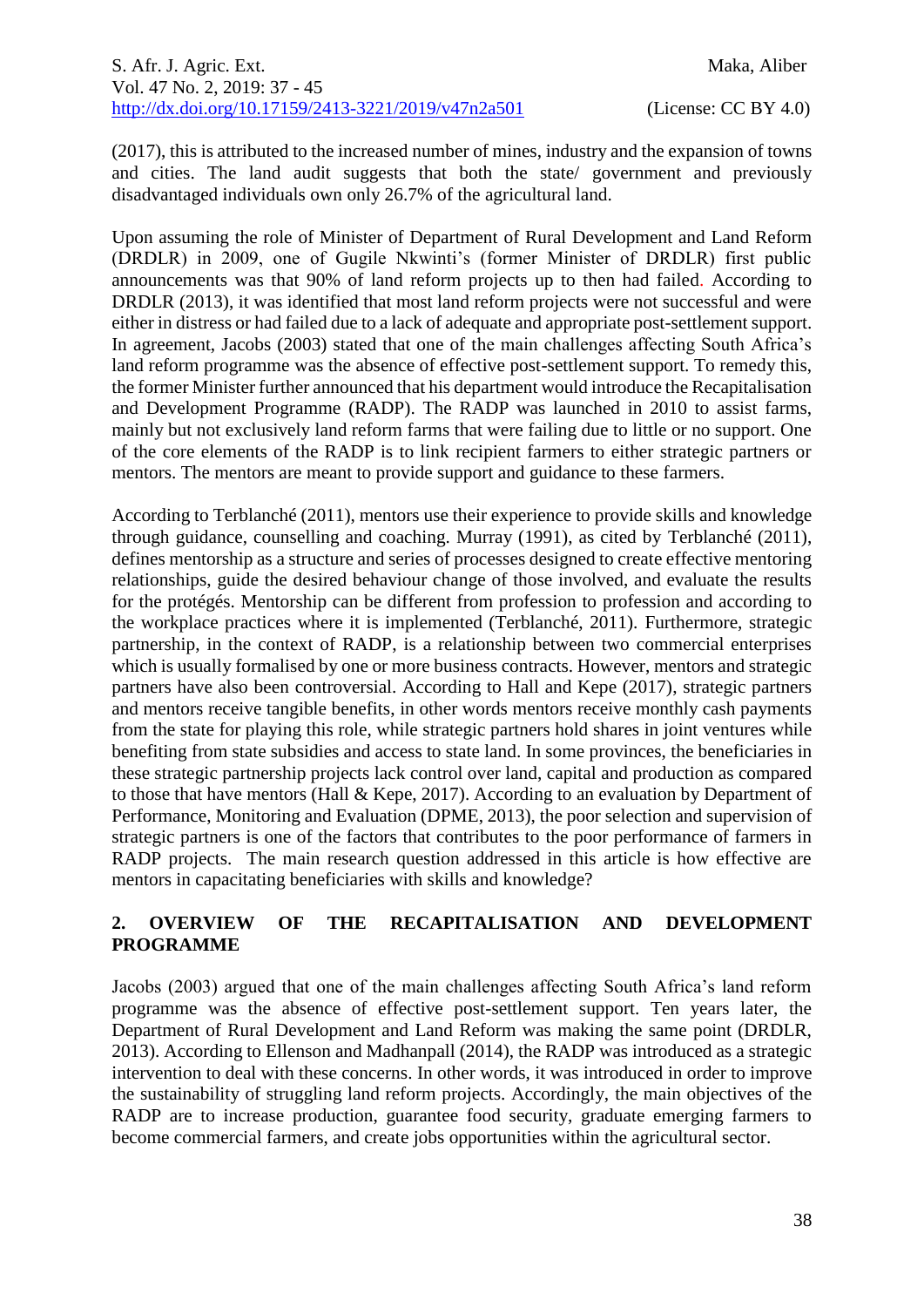A key aspect of the RADP was to arrange for the assistance of strategic partners or mentors, who are meant to enhance farmers' skills and help them graduate to commercial farmer status. According to DRDLR (2015):

*The mentor shall continuously assess the skills of the grant recipient and shall accordingly mentor, train and develop the skills of the grant recipient in order to enhance the grant recipient's proficiency as a commercial farmer.*

Table 1 shows statistics for the RADP from its inception to the year 2014.

| <b>Province</b>   | <b>Projects</b> | <b>Hectares</b> | <b>Mentors</b> | <b>Strategic</b><br>partners | <b>Beneficiaries</b> | <b>Farmers</b><br>trained | <b>Total</b><br>expenditure<br>$(R \text{ mn})$ |
|-------------------|-----------------|-----------------|----------------|------------------------------|----------------------|---------------------------|-------------------------------------------------|
| Eastern Cape      | 188             | 111 591         | 44             | 41                           | 3 3 8 5              | 125                       | R427                                            |
| <b>Free State</b> | 182             | 134 587         | 34             | 44                           | 1 3 4 0              | 67                        | R386                                            |
| Gauteng           | 115             | 19916           | 20             | 11                           | 524                  | $\Omega$                  | R <sub>203</sub>                                |
| KwaZulu-          | 212             | 131 619         | 38             | 66                           | 8 1 1 8              | 493                       | <b>R508</b>                                     |
| Natal             |                 |                 |                |                              |                      |                           |                                                 |
| Limpopo           | 196             | 79 143          | 61             | 6                            | 3 3 1 9              | 197                       | R339                                            |
| Mpumalanga        | 206             | 165 726         | 55             | 33                           | 5 7 7 8              | 215                       | R515                                            |
| Northern          | 81              | 464 914         | 28             | 22                           | 740                  | 109                       | R <sub>201</sub>                                |
| Cape              |                 |                 |                |                              |                      |                           |                                                 |
| North West        | 215             | 225 571         | 13             | 80                           | 2 1 5 8              | 69                        | R425                                            |
| Western           | 64              | 47 7 14         | 5              | 11                           | 2 7 6 4              | 614                       | R134                                            |
| Cape              |                 |                 |                |                              |                      |                           |                                                 |
| <b>TOTALS</b>     | 1459            | 1 3 8 0<br>781  | 298            | 314                          | 28 1 26              | 1889                      | <b>R3 318</b>                                   |

**Table 1: RADP Statistics (November 2010 - March 2014)**

Source: DRDLR, 2015

As of 2014, there had been 1459 RADP projects covering 1.4 million hectares and 28 000 beneficiaries. Almost 300 mentorships had been put in place, and slightly more strategic partnerships. Projects that did not have mentors or strategic partners were assigned to project managers from DRDLR, who took responsibility for their monitoring. Mentors and strategic partners believe that their role is to guide the beneficiaries to grow and become independent farmers, which is important especially since beneficiaries do not have the necessary knowledge and would not be able to manage the RADP funds (DPME, 2013). From 2015, DRDLR recruited agricultural graduates to assist the land reform projects in the country that did not need partnerships, but more technical assistance for day-to-day operations. These agricultural graduates appear to be expected to perform similar roles to that of mentors.

# **3. METHODOLOGY**

This study utilised in-depth case studies of seven RADP-supported land redistribution projects in Buffalo City Metropolitan Municipality (BCMM). These projects (details given in Table 2) were drawn from the 18 Land Redistribution for Agricultural Development (LRAD) and Proactive Land Acquisition Strategy (PLAS) projects that had received support from the RADP by 2016. These seven projects ranged from the production of various types of livestock to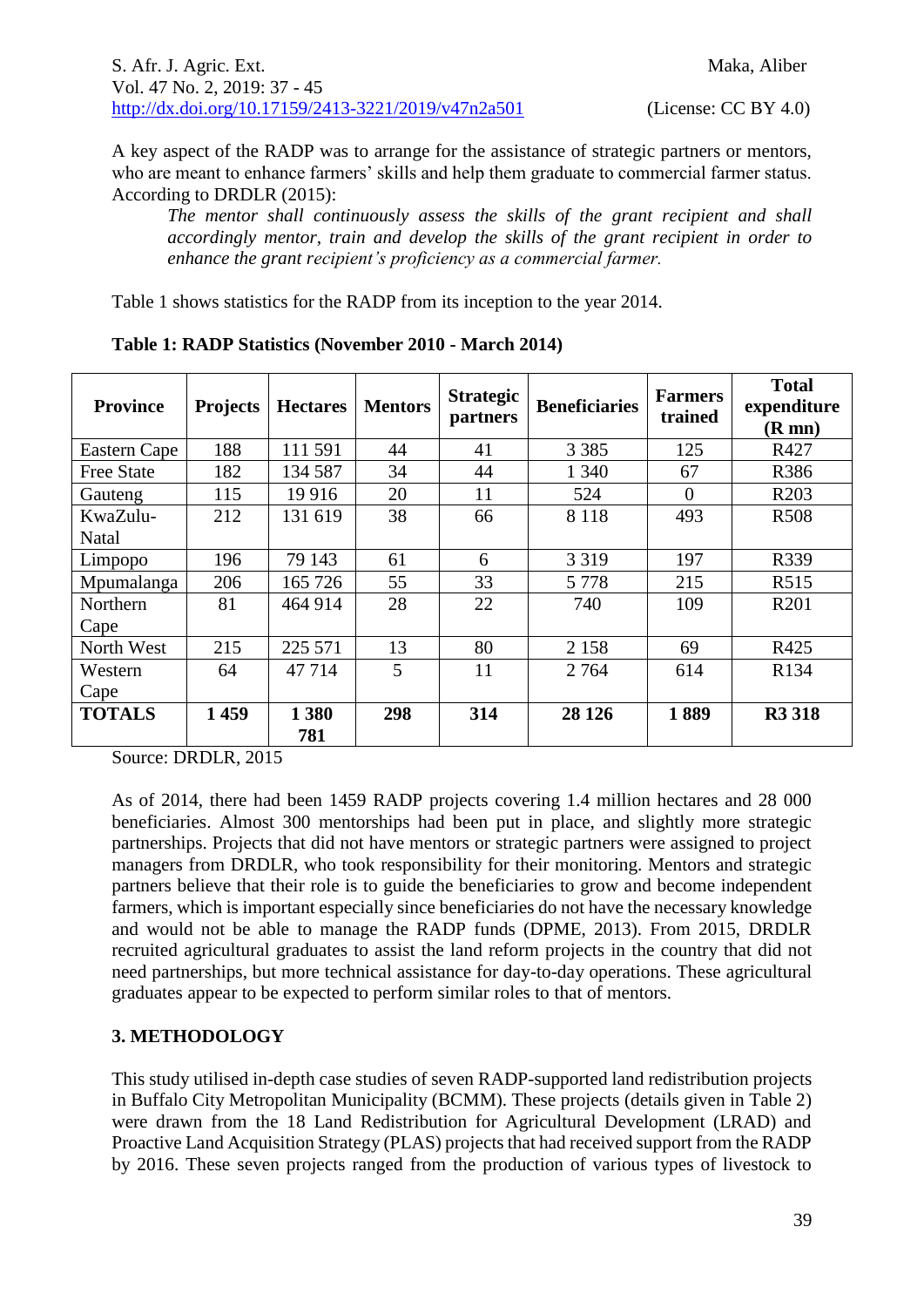vegetable farming. Interviews were conducted using semi-structured questionnaires. In addition, key informant interviews were conducted with purposively selected mentors and government officials. Qualitative data from the survey were analysed using thematic analysis. The table below summarises the case study projects.

# **Table 1: Project summary**

| Project<br><b>Name</b>               | Farm<br><b>Size</b><br>(Ha) | <b>Total</b><br>number<br>of bene-<br>ficiaries | <b>Number</b><br>of active<br>bene-<br>ficiaries | Year<br>farm<br>acquired | <b>Programme</b><br>type | <b>RADP</b><br>funds<br>received<br>(in<br><b>Rands</b> ) | <b>Main</b><br>commodity |
|--------------------------------------|-----------------------------|-------------------------------------------------|--------------------------------------------------|--------------------------|--------------------------|-----------------------------------------------------------|--------------------------|
| <b>Beacon Hill</b>                   | 146                         | $\overline{2}$                                  | $\overline{2}$                                   | 2008                     | <b>PLAS</b>              | R <sub>6</sub> 398<br>000                                 | Pigs                     |
| High Heaven<br>Farm                  | 67                          | 10                                              | $\overline{2}$                                   | 2008                     | <b>LRAD</b>              | R631<br>965                                               | <b>Broilers</b>          |
| BN Zuma/<br>Sea View                 | 24                          | 5                                               | $\overline{4}$                                   | 2008                     | <b>PLAS</b>              | R <sub>3</sub> 861<br>133                                 | Tomatoes<br>and Broilers |
| Izandlazethu<br>farming CC           | 202                         | $\overline{7}$                                  | 5                                                | 2006                     | <b>LRAD</b>              | R5 000<br>000                                             | Cattle                   |
| Wattle<br>Grove/Africa<br>n Ambition | 15                          | $\mathbf{1}$                                    | 1                                                | 2008                     | <b>LRAD</b>              | R <sub>2</sub> 481<br>233                                 | Tomatoes                 |
| Siyavuselela<br>Agric. Co-Op         | 23                          | 5                                               | $\overline{4}$                                   | 2008                     | <b>PLAS</b>              | R6 000<br>000                                             | Tomatoes                 |
| Sixoweni<br>Trading<br>Enterprise    | 83                          | $\mathbf{1}$                                    | 1                                                | 2009                     | <b>PLAS</b>              | R <sub>2</sub> 760<br>000                                 | Tomatoes                 |

Source: Research findings, 2016

# **4. FINDINGS**

# **4.1 Beneficiaries' perspectives**

The researchers aimed to investigate the role of mentors as understood and as experienced by the beneficiary farmers. One of the seven selected projects was Beacon Hill, which is a pig project with an extent of 146 hectares in Mooiplaas, an area just outside of East London. The two beneficiaries on the farm are a married couple. When the RADP funds of R6.4 million were approved in 2013, they were transferred to the beneficiaries' joint account. The funds were used to buy a tractor, bakkie, office equipment, water tanks, and an electricity transformer, and also to repair a borehole and build piggery structures.

Another project selected was High Heaven Farm, a livestock and vegetable farm of 67 hectares. The farm was acquired in 2008 through LRAD for R13.7 million. The project is in Macleantown with 10 beneficiaries from a single household, but only two members are actively involved in the project. Previously, the woman who became the main beneficiary of the project farmed a 3.5 hectare plot in Berlin (an area just outside East London), which was too small to allow her to farm full-time. When she and her group managed to acquire High Heaven Farm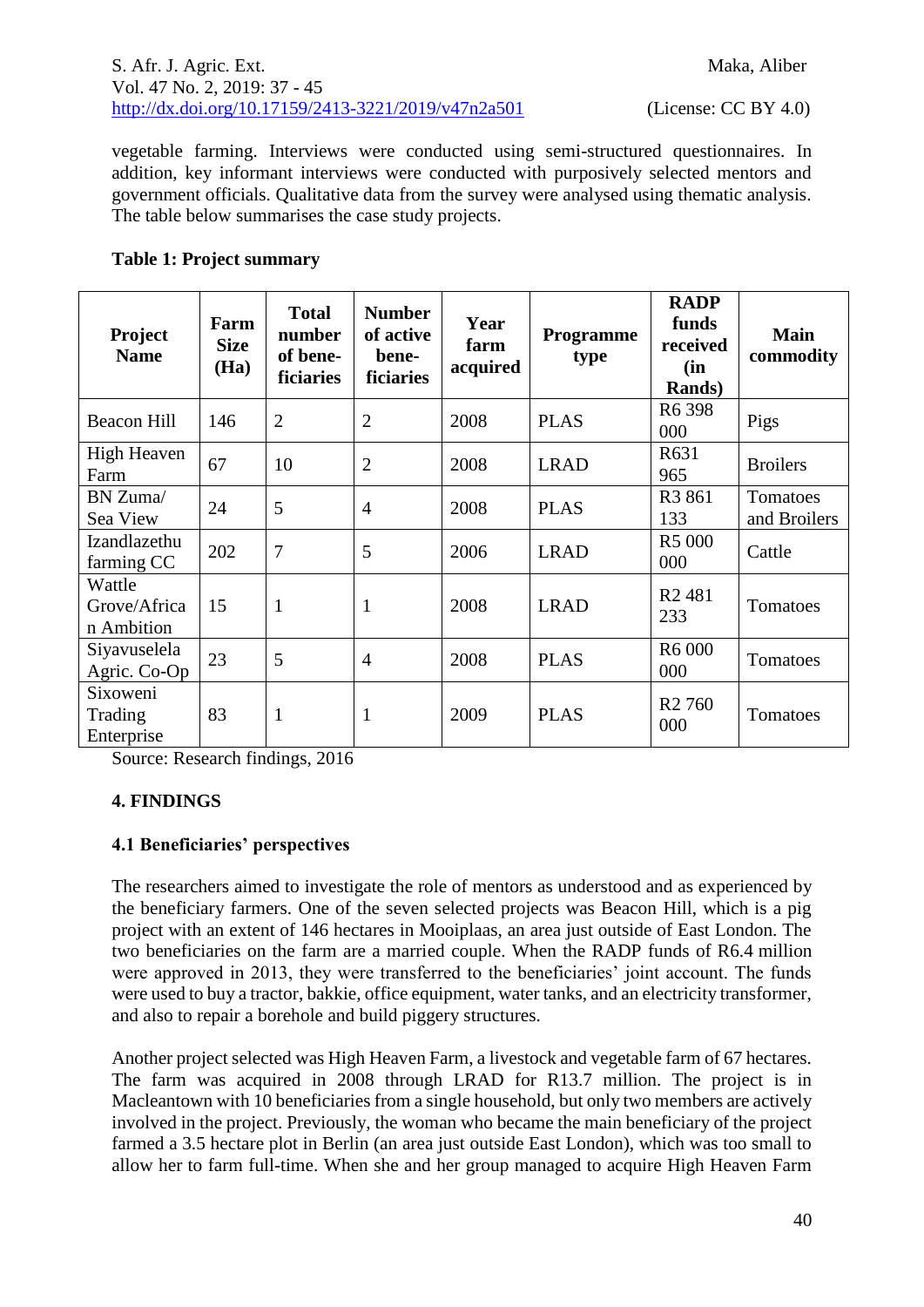closer to East London, she was able to abandon her career as a nurse. Prior to applying and receiving RADP funds, the project secured money through grants and loans from Old Mutual's Masisizane Fund and from the Eastern Cape Provincial Cooperative Development Fund of the Eastern Cape Development Corporation (ECDC). The project beneficiaries received RADP funds of R631 965 in 2012. The funds were used to overcome challenges that they were facing, such as the high mortality rate of broilers. In 2009, the area experienced a drought that affected their production as the dams and boreholes dried up and they were forced to buy water from the municipality. However, even though there were challenges, they acknowledged the assistance from RADP which allowed them to resuscitate their agricultural operations.

According to the beneficiaries interviewed, they were required by DRDLR to have mentors in order to receive the RADP funds. However, the role of mentors as perceived by beneficiaries was not only to allow access to funding, but to provide skills and knowledge about farming and management, and to facilitate access to markets. It was established that most of the beneficiaries were aware of their limitations as farmers, and welcomed the idea of having a mentor who could advise and inform them. The farmers also acknowledged the mentors' assistance in linking them to markets. Beneficiaries from four of the seven projects were unambiguously satisfied with their mentors. These respondents mostly stressed that they learned a lot from their mentors regarding farming strategies and techniques. The following quotations illustrate the perceptions of satisfied beneficiaries:

*"As old people the mentorship programme has assisted us a lot. Times are changing so we also need to be equipped with new technology."*

"*Before our mentor arrived I did not know how to plant cash crops because we focused mostly on livestock production. I'm happy and confident now because I gained more knowledge on planting of crops and how to apply fertilisers."*

*"I appreciated the guidance from the mentor as the farming venture was healthy; we still call each other even today. I share my plans with him for his advice. I appreciate the experience and training I've received through my mentor."*

*"We still wish the contract between the mentor and the Department existed for much longer period than a year. We feel there is a lot we still need to learn from him."*

Some of these respondents showed not just appreciation of how the mentorship programme impacted their farming, but also indicated that they had developed good relationships with their mentors. The last quote also points to an issue that in fact was voiced by a number of the other beneficiaries, namely that the duration of the mentorship was too brief.

Furthermore, beneficiaries from the three other projects were not satisfied with their mentors. The beneficiaries who were dissatisfied with their mentors felt that having a mentor was a waste of their time. As one beneficiary said:

*"Having a mentor was a waste of money and my time, it seemed like one wanted to prove to the other who knows best."*

Other beneficiaries indicated that a mentor should not behave like a boss, rather a person who is there to assist. In this regard, one beneficiary said:

*"My mentor lived far from my farm, he would come fortnightly or even once a month and expect us to run around and accept everything he tells us to do."*

What accounts for the divergent views amongst beneficiaries regarding their mentors? One factor is that beneficiaries differed in terms of their need for this type of assistance. In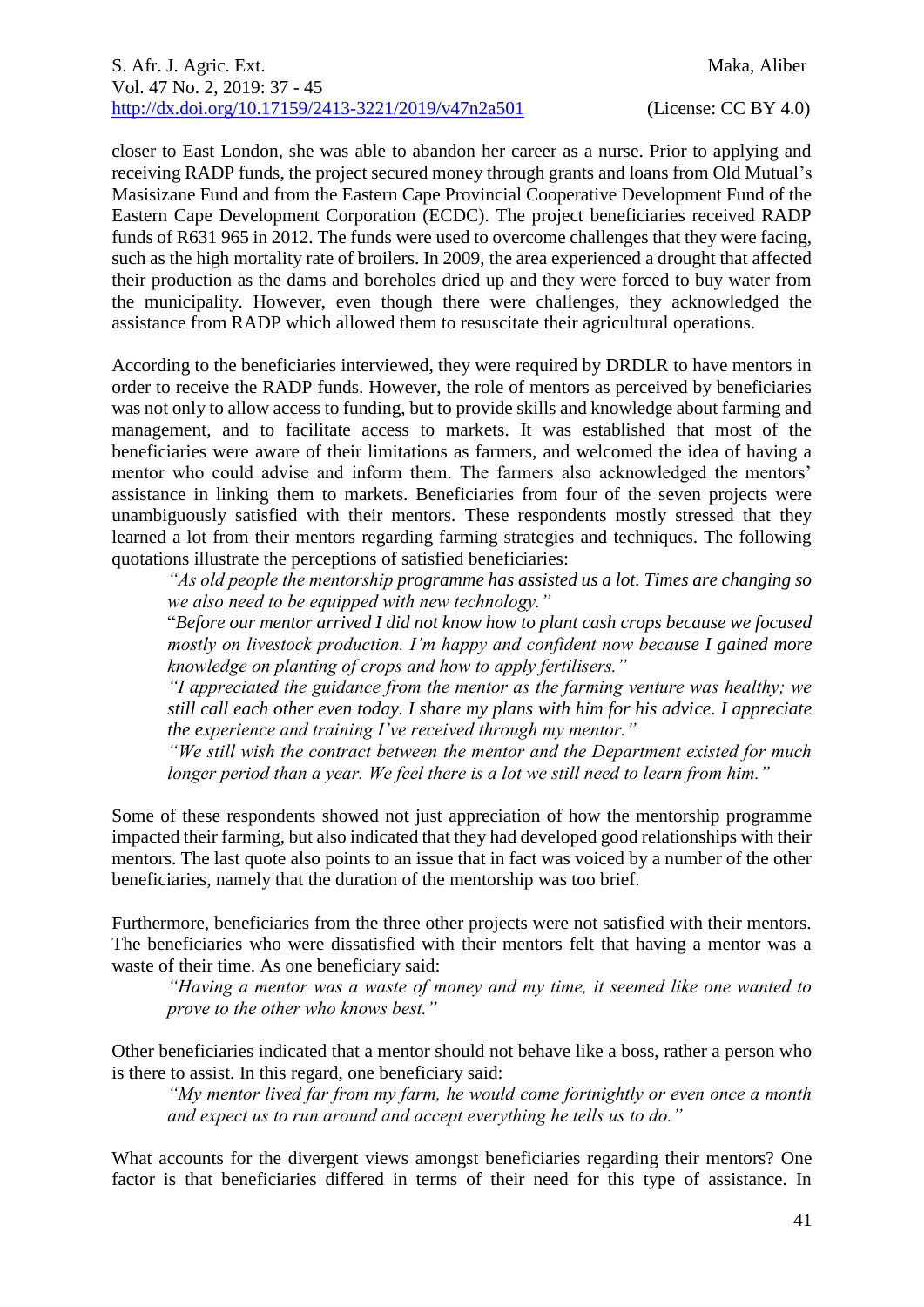particular, those who had been farming for a relatively long period of time already felt that they did not need a mentor. However, it also seemed to be the case that black mentors were more appreciated than white mentors, although it is not clear why. Farmers also seemed to prefer more experienced mentors, but a few mentioned they also prefer younger mentors who are knowledgeable about technology or who will be able to adapt to changing technology as conditions change and production practices are refined.

## **4.2 Perspectives of mentors**

The four mentors interviewed were males who had at least some tertiary education and were farmers who arguably would understand the challenges faced by the beneficiaries. Three of the four mentors mentioned that they had qualifications in Agricultural Extension, which they all agreed assisted them in creating a smooth and good relationship between themselves and the beneficiaries. One mentor stated:

*"Agricultural extension is very broad and it starts from understanding a person before you can even share information with them so that you can know how to behave around that person."*

## Another mentor mentioned that:

*"Some of the most important skills and techniques recognised and observed by those with extension knowledge is situation analysis and acknowledgement of indigenous knowledge. These help you to share correct skills according to the needs of people at the same time acknowledging what the beneficiaries already know."*

Other characteristics that may be considered to be a good mentor include demonstrating a positive learning attitude as a mentor, and showing appreciation for mentees' views. One mentor expressed views on the characteristics of a mentor as follows:

*"A mentor must be able to get along with other people with good commended track record that is traceable. They must be able to identify fears and misunderstandings with their mentees and identify perceptions that could hamper progress in the farm."*

#### Another mentor said:

*"A good mentor shall be able to establish expectations from both mentor and mentee and also agree on realistic goals that will improve production."*

Two mentors mentioned that they were already in the Department's database because of the previous programmes they worked on for the Department. The other two mentors indicated that they were approached by the beneficiaries since they know them. All four interviewed mentors mentioned that they have only mentored one land reform project each and one mentioned that he has mentored two farms for two years.

According to the RADP funding model, the RADP's financial contribution to the farm decreases over the typical five-year timeframe and it is expected that the mentor's involvement will continue through the full five years. However, all the mentors mentioned that their contracts for each project were only for one year and agreed that the ideal time for mentorship is between five and 10 years. This is evidenced by one mentor who said:

*"You cannot expect a farmer to learn all the necessary skills within a year unless you want them to fail."*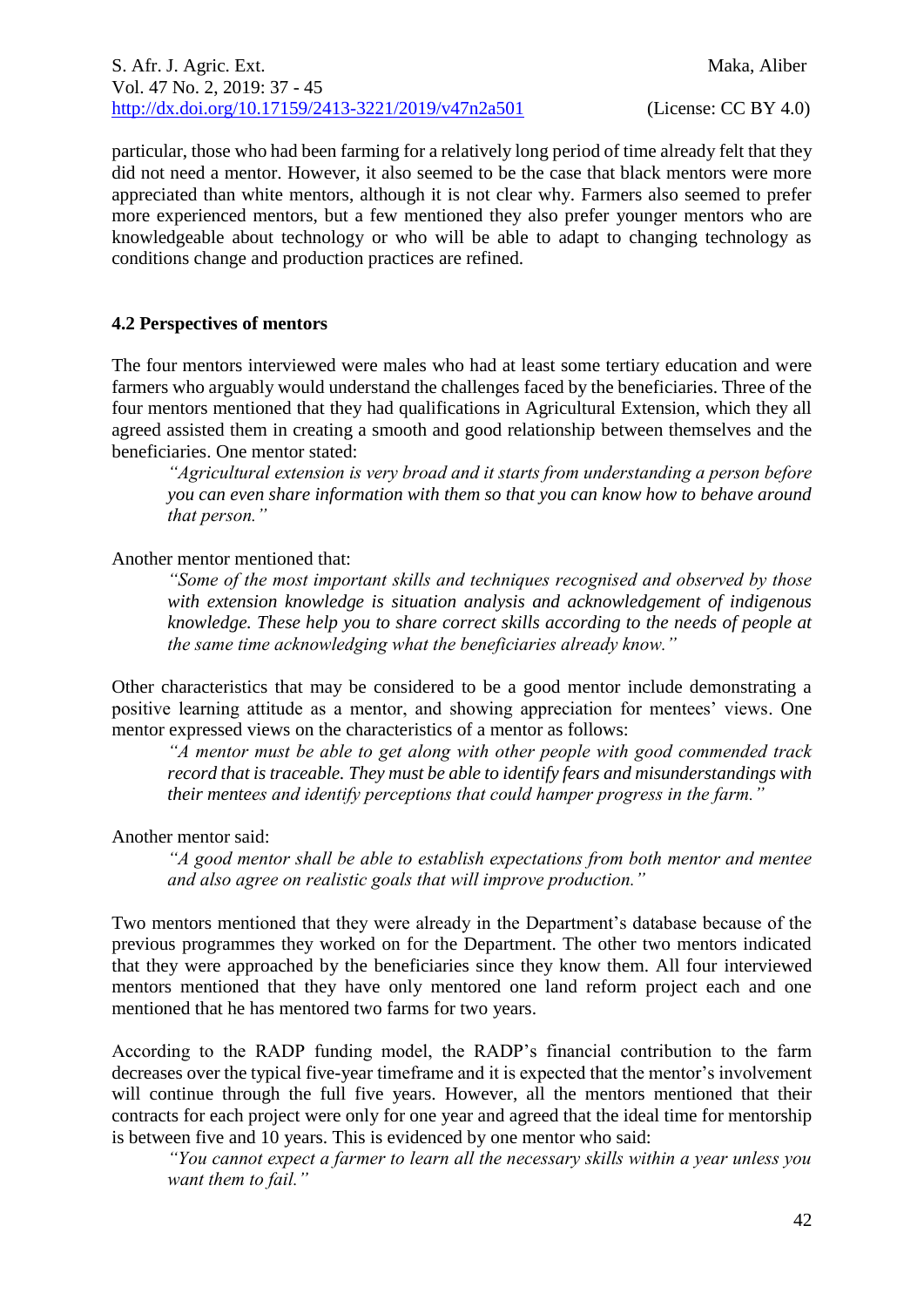Another mentor mentioned that:

*"The beneficiary and I went back and forth for the whole year trying to adjust and fix the business plan as we wanted to make it an operational plan, it was pity that as the contract ended there was not much done to that farm as he acquired it with nothing but only an old house."*

All mentors indicated that the mentoring period was insufficient to capacitate the farmers with all the necessary skills to successfully run a productive farm. However, they mentioned that they tried to share all the important skills within that short period of time. The main skills that mentors shared with beneficiaries included business management skills, organisational skills, people skills, health awareness, technical knowledge, communication skills, time management, and farm management. Mentors emphasised that before skills are transferred and training is conducted, there should be an establishment of trust and relationship building between mentor and mentee.

When asked about the biggest challenges observed within the land reform projects being supported, the mentors highlighted the following:

*Love affairs* – The beneficiaries tend to become romantically involved with other members of the same group or project. This is seen as detrimental to the project as romantic relationships cause complications and conflicts that could have been avoided. One mentor mentioned that:

*"These relationships are able to change the way of thinking, approach, and behaviour which affects their professional life and in most cases their performance as a group decreases."*

*Lack of agricultural knowledge* – Mentors mentioned that some of the beneficiaries have little knowledge of agriculture. This is difficult for the mentor to remedy given that their mentorship contracts are usually for only one year.

*Government officials' understanding of agriculture* – One mentor indicated that some officials from the Department do not understand the practical part of agriculture, but rather that their knowledge is mostly based on theory. This runs the risk of having them not consider the same aspects that a farmer would when making decisions.

*RADP funding* – There are two main issues that are alarming to the mentors regarding the funding associated with the RADP, namely the gap in time between tranches, and beneficiaries requesting and buying unnecessary items. Mentors mentioned that the time the beneficiaries have to wait between tranches delays the process of production. This is exacerbated by the fact that some beneficiaries insist on buying items that are not required for improving production. The researcher also observed that on one of the farms, the beneficiaries started by building office spaces and buying office materials before they were even operational. As one mentor said:

"*A farm is not a guesthouse or a hotel, it is a place to work. It is saddening to see that beneficiaries want to spend all their Recap funds in renovating their farm houses and turn them into luxury houses and the Department entertains that. Money should be invested in what will bring returns."* 

According to the findings of this study, mentors identify the following as their roles and responsibilities as mandated by DRDLR: implementation of RADP according to business plans, linking farmers to markets, empowering beneficiaries through technical skills transfer,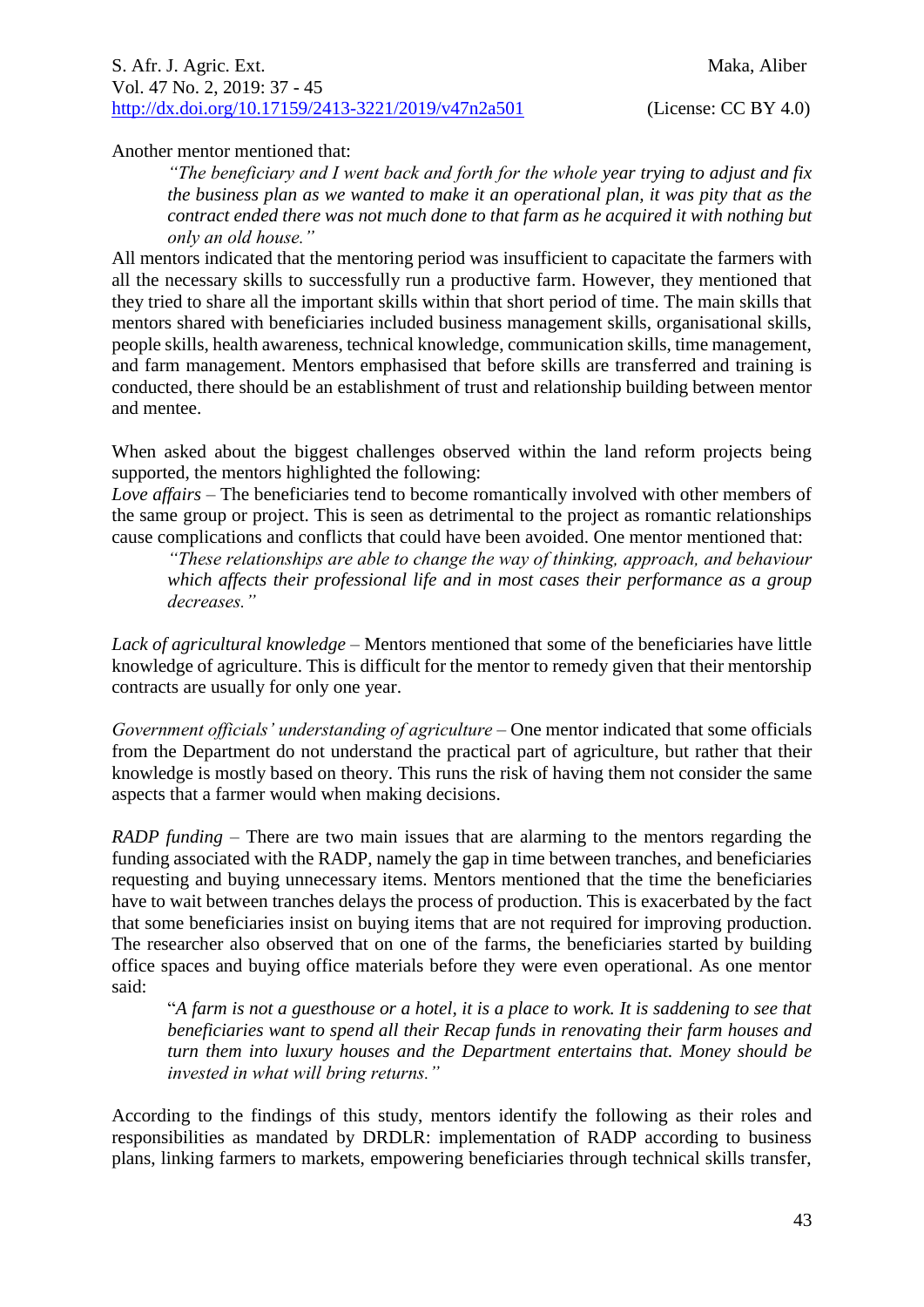monitoring expenditure according to business plans and ensuring the sustainability of the farms.

According to the key informants interviewed for the study, there were different strategies to advertise the mentorship programme. They were called to a meeting through their farming associations, contacted through the Department's database, and advertised through local newspapers. Upon appointment of mentors, both the mentor and the beneficiary needed to sign legal contracts, in particular the "RADP grant and skills development schedule of standard terms and conditions: Mentorship agreement".

## **5. CONCLUSION AND RECOMMENDATIONS**

Mentorship remains a vital practice to be considered in capacitating land reform beneficiaries according to their needs and skills, such as farm and/ or business management, and technical knowledge. According to the mentors interviewed, a mentor should be someone who is eager to transform beneficiaries to be better farmers, and who has an up-to-date knowledge of agricultural technology and skills. Beneficiaries also need to promote a healthy relationship between themselves and the mentors by availing themselves and being willing to learn and cooperate. Even though there were mostly positive responses from the beneficiaries, some were unsatisfied with their mentors. They were concerned by the non-effectiveness of mentors in their lives since some mentors do not understand their roles and responsibilities. Although some were not satisfied by their mentors, this does not mean that they do not need them, but rather need good mentors who will understand their needs. It is recommended that the funds should be made available for mentors to have an agreement of not less than two years, but preferably three to five years in a single project.

## **REFERENCES**

- AFRICAN NATIONAL CONGRESS (ANC), 1994. Reconstruction and Development Programme: A policy framework. Johannesburg, South Africa.
- AGRISA, 2017. Land audit: A transactional approach. Pretoria, South Africa.
- DEPARTMENT OF PERFORMANCE, MONITORING AND EVALUATION (DPME), 2013. Implementation evaluation of the recapitalisation and development programme (from its inception in 2010 to June 2013) [viewed 10 March 2016]. Available from: <http://evaluations.dpme.gov.za/evaluations/407>
- DEPARTMENT OF RURAL DEVELOPMENT AND LAND REFORM (DRDLR), 2013. Revised Policy for Recapitalisation and Development Programme of the Department of Rural Development and Land Reform. Pretoria, South Africa.
- DEPARTMENT OF RURAL DEVELOPMENT AND LAND REFORM (DRDLR), 2015. RADP grant and skills development schedule of standard terms and conditions: Mentorship arrangement. Pretoria, South Africa.
- ELLENSON, T. & MADHANPALL, A., 2014. Impact of recapitalisation and development funding in the South African sugar industry. In Proceedings of the Annual Congress South African Sugar Technologists' Association, Vol. 87, pp.91-102.
- HALL, R. & KEPE, T., 2017. Elite capture and state neglect: New evidence on South Africa's land reform. *Rev. Afr. Polit. Econ*., 44(151):122-130.